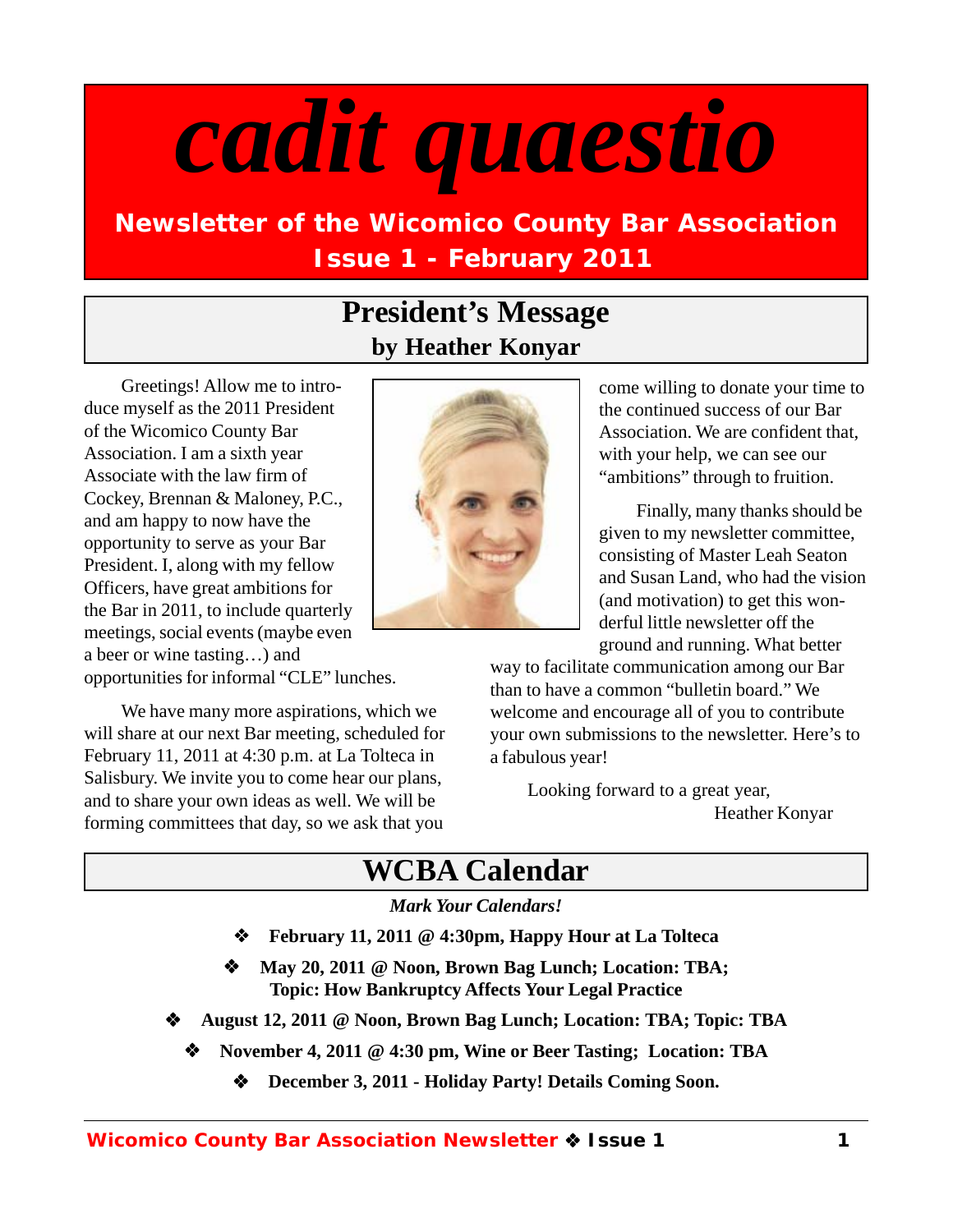# **Legal Aid Bureau Turns 100 by Robert McCaig**

In 1911, the Federated Charities founded the Legal Aid Bureau in Baltimore. The office was staffed on a part-time basis and in its first year handled 234 cases. By 1966, the Office of Economic Opportunity was providing federal funding to 130 local legal services programs, including the Legal Aid Bureau which had thirty-four attorneys. In 1971 Legal Aid established offices in Anne Arundel, Carroll and Harford counties. In the mid to late 1970s, offices were opened in Cumberland, Salisbury and Centreville. Starting in the late 1970s, Legal Aid received funding to provide services to migrant farm workers.

In the 1970s, Legal Aid clients sued the state's steel industry to eliminate practices that prevented women and minorities from getting higher-paying jobs and won a landmark case in the state courts guaranteeing the mentally disabled the right to have attorneys represent them at commitment hearings. Legal Aid also persuaded a federal court to compel mental institutions to review regularly the cases of child patients to determine whether they had improved enough to gain release. It also persuaded the U.S. Supreme Court to overturn as unconstitutional a federal rule barring children born out of wedlock from getting their deceased fathers' social security benefits.

In the 1980s, federal funding was cut by onethird, and the General Assembly responded by establishing the Maryland Legal Services Corporation (MLSC), which set up an Interest of Lawyers' Trust Account (IOLTA) program. Some federal funding was restored in the late 1980s and early 1990s, but in the mid 1990s, funding was again cut by thirty percent and restrictions, such as a prohibition on class actions, were imposed.

Today, significant funding is tied to specific practice areas, such as representation of children in CINA proceedings. Funding for representation in

other types of cases is provided by a variety of sources, including the United Way, foundations, MLSC and the federal government.



The legal staff in the Salisbury office is made up of three full time attorneys serving Wicomico, Worcester, Dorchester and Somerset Counties, a part time attorney who assists senior citizens on both the upper and lower shore, and two legal assistants. (Two more legal assistants work with migrant farm workers under the supervision of an attorney in Baltimore.)

When it is too late to avoid a problem, advice and counsel are admittedly a poor substitute for representation. As is the case with other Legal Aid offices in the State, however, the Lower Shore office does in many circumstances provide advice and counsel so as to respond to as many people as possible. The Lower Shore office offers representation in a wide a variety of legal areas, including bankruptcy and consumer matters where there is a risk to income or assets, landlord-tenant, mortgage foreclosure, public benefits, including social security, disability and unemployment, custody disputes where the stability of a child is threatened, and problems facing seniors (such as threats to long term nursing home care).

Although the problems of low income people are enormous (and practical options are not always available), comprehension of available options can prevent some problems from becoming worse. Consequently, private attorneys, whether able or unable to provide direct representation through the Maryland Volunteer Lawyers Service, could help improve the legal literacy of the poor by sharing their knowledge of legal issues and problems that often face low income folks.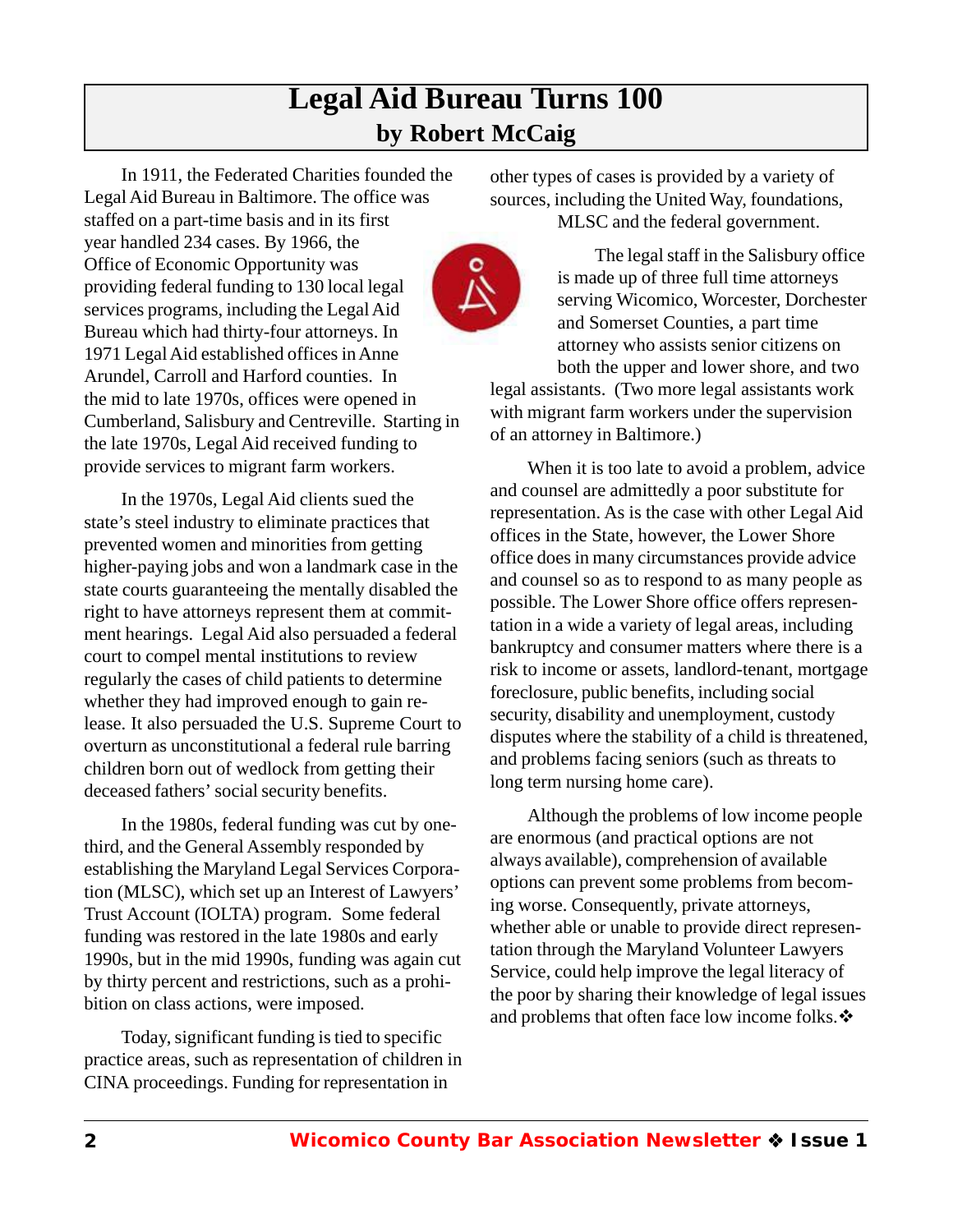## *Wicomico County Bar Association 2011 Officers*

**President**: Heather Konyar konyar@cbmlawfirm.com

**Vice-President**: Angie DiPietro angie@angiedipietrolaw.com

**Secretary**: Susan J. Land sjland@akmanpc.com

**Treasurer**: D. Nicole Green attygrl@aol.com

# *Newsletter Staff*

**Editor**: Master Leah J. Seaton Leah.Seaton@courts.state.md.us

**Co-Editor**: Susan J. Land sjland@akmanpc.com

**Art Director**: Gregory C. Pickett gregory.c.pickett@gmail.com

To contact the newsletter*,* please e-mail the Editor or Co-Editor.

The newsletter is a bi-monthly publication of the Wicomico County Bar Association informing its members about current events related to law and the community. Articles do not necessarily reflect the official position of the Association, and publication does not demonstrate an endorsement of views expressed herein.

The contents of advertisements are the responsibility of the advertisers and do not represent any recommendation or endorsement by this newsletter or the Association.

# *Focus on the Circuit Court Drug Treatment Court*

The Wicomico County Circuit Court Adult Drug Treatment Court has been in existence since September 2005. This problem solving court was developed to address substance abuse and related criminal activity while holding accountable the eligible offenders who have either violated their Circuit Court probation or have an original case for sentencing in the Circuit Court. An individual may be eligible for the program if they are determined to be non-violent adult offenders who reside in Wicomico County and have substance abuse as their primary diagnosis. Drug Treatment Court hearings are held every Friday in Courtroom Two. Currently, there are thirty-two participants, and the program lasts a minimum of fifteen to twenty-four months, depending on the participants' compliance with the program requirements.

Successful completion of the program involves satisfaction of a rigorous protocol, which includes adhering to their substance abuse treatment plan, maintaining employment and community service as well as compliance with their standard probation requirements. Participants are also afforded a life skills case plan known as "Made for Excellence" in core areas that include health, education, employment, legal, financial, and housing. To date, the program has worked with over 100 participants and successfully graduated thirty participants. The most recent graduation ceremony was held on October 29, 2010 with six participants graduating. The Wicomico County Health Department, the Office of the Public Defender, the Wicomico County State's Attorney's Office, the Department of Parole and Probation, the Wicomico County Detention Center and local local law enforcement agencies are partners with the Drug Court. In addition, numerous businesses and community resources in Wicomico County

**(***Continued on pg. 6***)**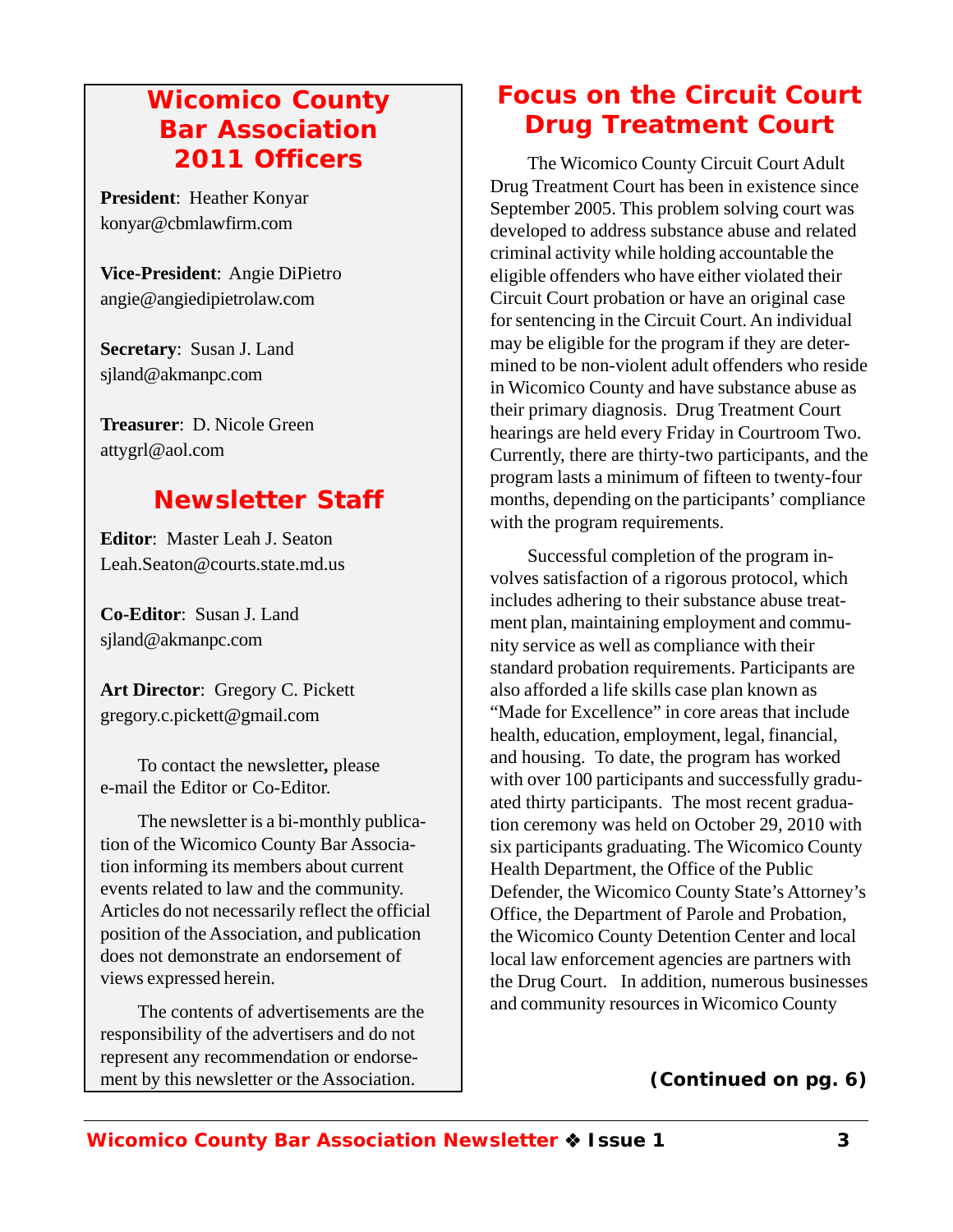# **Tax Relief Act: What It Means To You by Douglas McCabe**

President Obama recently signed the 2010 Tax Relief Act into law. The 2010 Tax Relief Act, in part, changes the federal estate tax system and I would like to take this opportunity to provide you with some of those changes.

#### **FEDERAL ESTATE TAX COMPROMISE**

The 2010 Tax Relief Act reinstates the federal estate tax with an exclusion amount of \$5 million and a top federal estate tax rate of thirty-five percent. The 2010 Tax Relief Act eliminates the modified carryover basis rules imposed under Economic Growth and Tax Relief Act ("EGTRRA") for 2010 and replaces them with the full stepped-up in basis rules that had applied until 2010. This new federal estate tax system under the 2010 Tax Relief Act is temporary and is scheduled to sunset after December 31, 2012.

EGTRRA eliminated federal estate taxes for decedents dying in 2010. EGTRRA also limited the estate's ability to receive a full stepped-up in basis for the estate's property for decedents dying in 2010. Under a modified carryover basis system that EGTRRA put into effect for 2010, the estate's personal representative may increase the basis of estate property by a total of \$1.3 million for estate assets bequeathed to the decedent's heirs other than the decedent's spouse and \$3 million for estate property bequeathed to the decedent's spouse. Property with a stepped-up basis receives a basis equal to the property's fair market value on the date of the decedent's death (or on an alternate valuation date). Other estate property takes a carryover basis equal to the lesser of the decedent's basis or the fair market value of the property on the decedent's death.

## **Option for 2010**

The 2010 Tax Relief Act gives estates of decedents dying in 2010 the choice of which estate tax rules to apply, that of 2010 or 2011.

For estates with the decedent dying during 2010, the new law gives the estate the option to elect to apply either: (1) the estate tax based on the new thirty-five percent top rate and \$5 million exemption, with full stepped-up basis (2011 rules); or (2) no estate tax and modified carryover basis rules under EGTRRA (2010's rules). Any election would be revocable only with the consent of the IRS.

#### **Portability**

The 2010 Tax Relief Act provides for "portability" between spouses of the maximum exclusion. Generally, portability would allow a surviving spouse to elect to take advantage of the unused portion of the estate tax exclusion of his or her predeceased spouse, thereby providing the surviving spouse with a larger exclusion amount. A deceased spousal exclusion amount would be available to the surviving spouse only if an election is made on a timely filed estate tax return. Portability is available after December 31, 2010.

**IMPACT**. With the election and careful estate planning, married couples can effectively shield up to \$10 million from federal estate tax by providing that each spouse maximize his or her \$5 million exemption under the 2010 Tax Relief Act.

**EXAMPLE**. Dan dies in 2011, having made taxable transfers of \$3 million and having no taxable estate. An election is made on Dan's estate tax return to permit Dan's wife Tracy to use Dan's unused exclusion amount. At the time of Dan's death, Tracy had made no taxable gifts. Tracy's exclusion amount would be her \$5 million exclu-

#### **(***Continued on pg. 5***)**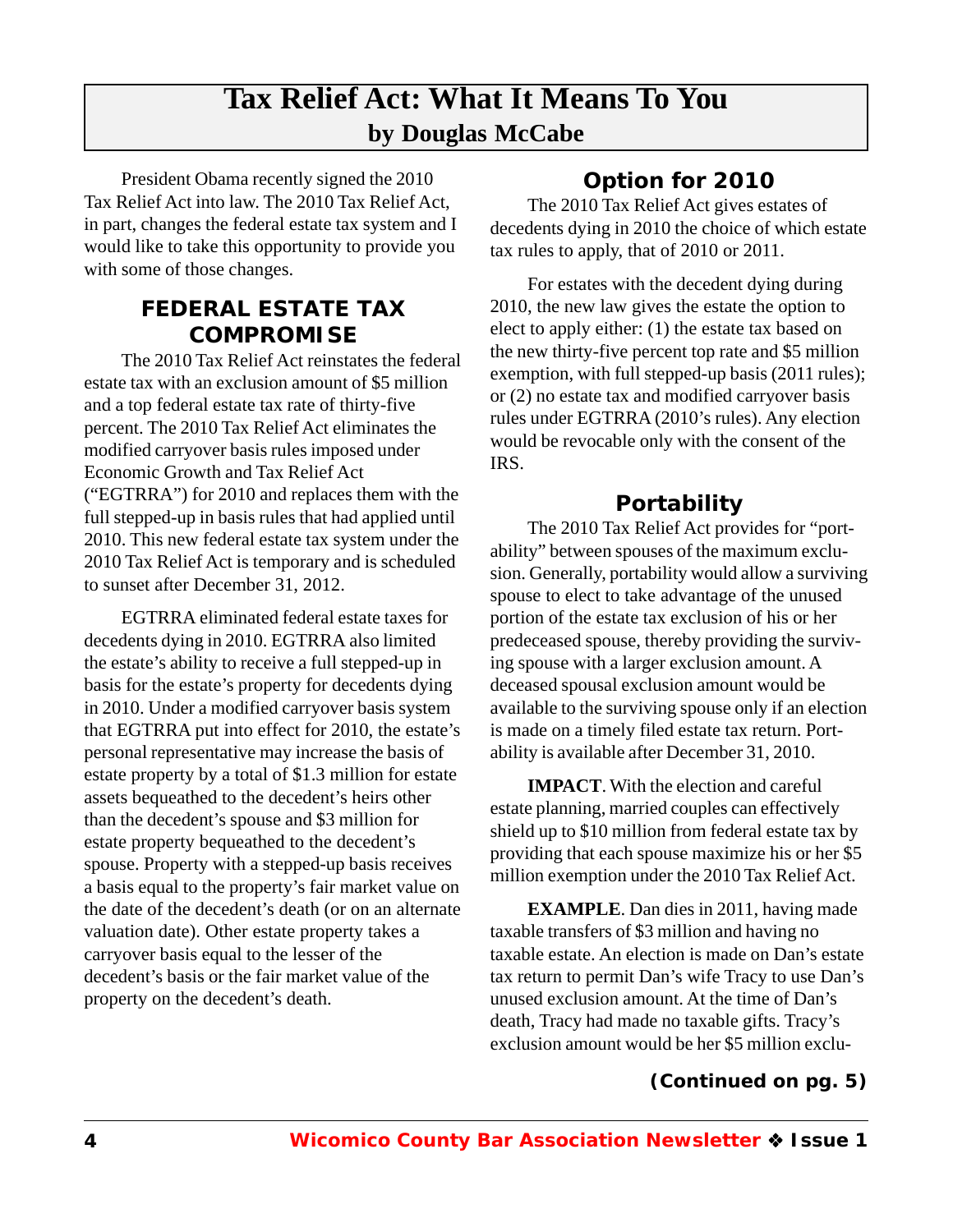#### *Tax Relief Act* **(***Continued from pg. 4***)**

sion plus \$2 million of Dan's unused exclusion for a total exclusion amount of \$7 million.

**COMMENT**. If the surviving spouse is predeceased by more than one spouse, the exclusion amount available for use by the surviving spouse would be limited to the lesser of \$5 million or the unused exclusion of the last deceased spouse. Additionally, the surviving spouse would also get his/her unused exclusion amount (up to \$5 million). The 2010 Tax Relief Act continues the rule that prevents a surviving spouse from using the GST tax exemption of a predeceased spouse.

### **State Death Tax Credit/Deduction**

EGTRRA repealed the state death tax credit for decedents dying after 2004 and replaced it with a deduction. Under EGTRRA's sunset provisions, the state death tax credit was scheduled to be reinstated in 2011, however the 2010 Tax Relief Act extends the deduction through 2012.

#### **Gift Taxes**

For gifts made in 2010 the gift tax is computed using a rate schedule having a top tax rate of thirty-five percent and a maximum applicable lifetime exclusion amount of \$l million. For gifts made after 2010, the gift tax is reunified with the estate tax with a top gift tax rate of thirty-five percent and a maximum applicable lifetime exclusion amount of \$5 million.

**COMMENT.** Donors of lifetime gifts continue to be able to apply an annual gift tax exclusion before having to use part of their now unified exclusion. For 2010 and 2011, that inflationadjusted annual exclusion amount is \$13,000 (married couples may continue to "split" their gift and may make combined gifts of \$26,000 to each donee).

#### **GST Tax**

The 2010 Tax Relief Act provides a \$5 million exemption for 2010 and subsequent GST transfers (equal to the exclusion for estate tax purposes). The GST tax rate is zero percent for 2010, but for transfers made after 2010, the GST tax rate would be equal to the highest estate and gift tax rate in effect for the year (thirty-five percent for 2011 and 2012). The 2010 Tax Relief Act also extends certain technical provisions under EGTRRA affecting the GST tax.

This new federal estate tax law should provide some estate planning opportunities for our clients. Please contact Doug McCabe at 410-546- 5600 or dmccabe@pkscpa.com if you need assistance with a client need or if you have any questions.

#### **Filings for 2010 Estates**

IRS Form 8939 is required to be filed for decedents dying during 2010 for whose Personal Representative elects to have the estate taxed under 2010's federal estate tax rules (EGTRRA). The purpose of IRS Form 8939 is to report to the IRS and the heirs which of the decedent's assets will receive a step-up in basis. IRS Form 8939 must be filed by April 18, 2011 (October 15, 2011 with a timely extension) and it must also be furnished to the decedent's heirs. Failure to file IRS Form 8939 could result in a \$10,000 penalty. Those 2010 estates electing to apply the estate tax rules under the 2010 Tax Relief Act would file a revised Form 706 and would not need to file IRS Form 8939.

Sources: CCH Tax Briefing, Tax Relief/Job Creation Act of 2010 (December 16, 2010).

**CIRCULAR 230 DISCLOSURE**: The following statement is provided pursuant to U.S. Treasury Department Regulations and IRS Circular 230. This communication is not intended or written to be used, and cannot be used, by the taxpayer for the purpose of avoiding penalties that

#### **(***Continued on pg. 6***)**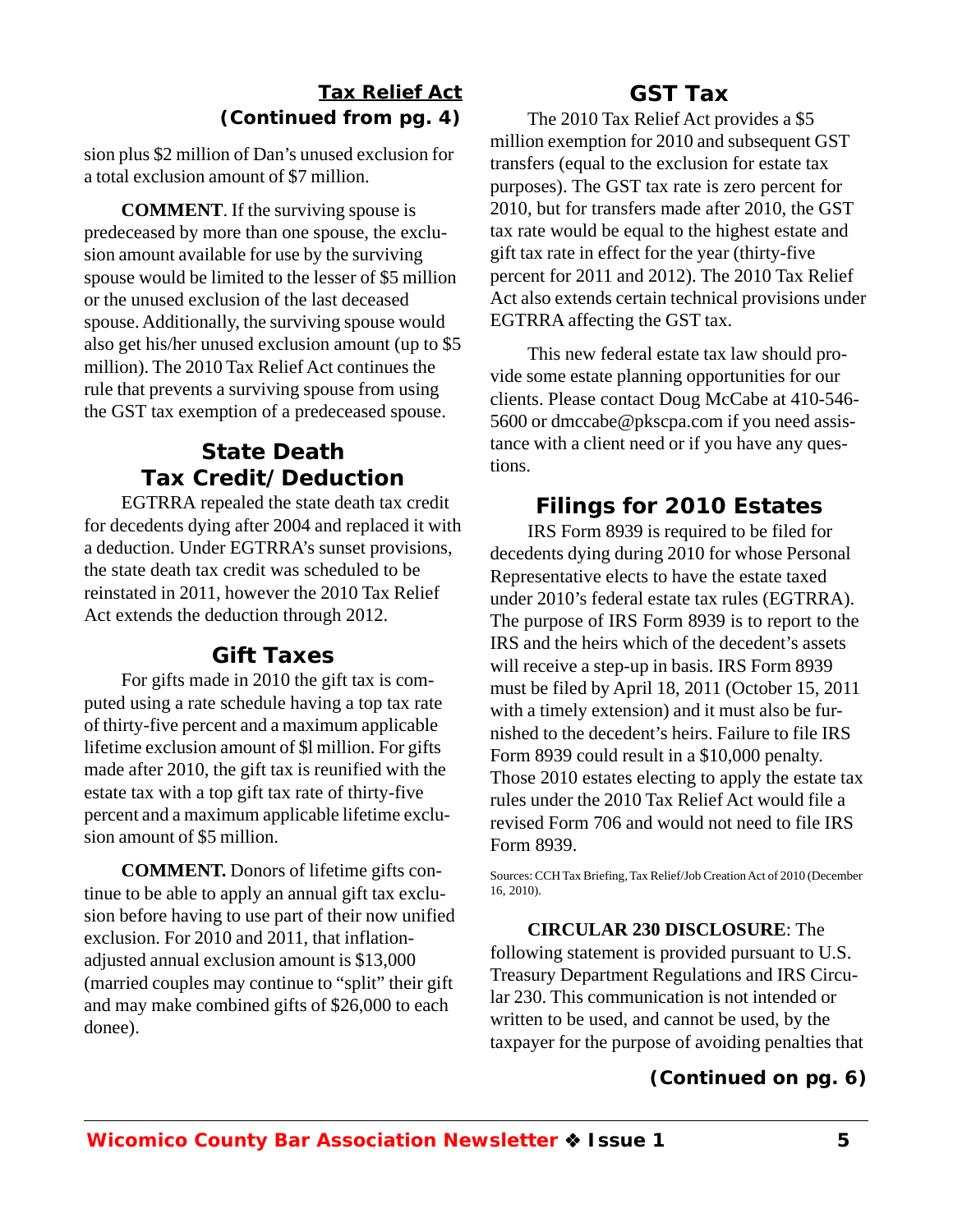# **News From The Circuit Court**

 $\div$  With the retirement of the Honorable Donald C. Davis on October 5, 2010, the Honorable Kathleen L. Beckstead was appointed by Chief Judge Robert Bell to serve as the Administrative Judge for the Circuit Court for Wicomico County.

 $\mathbf{\hat{P}}$  Maryland Rule 16-110, governing possession and use of cell phones, computers and cameras and other electronic devices, became effective January 1, 2011. This Rule will allow individuals to bring the devices into courthouses, but requires that usage be consistent with court orders. On January 7, 2010, Administrative Judge Kathleen Beckstead issued an Order Regarding Court Security and Protocol Measures, which sets forth the protocol for having the devices in the Circuit Court. A Memorandum was also issued to all members of the Bar. While possession of a cell phone or other electronic devices is no longer prohibited, their use is strictly limited. Cell phones and electronic devices must be off and inoperable prior to entering the courtroom or any corridor adjoining a courtroom. Copies of the Administrative Order and the accompanying memorandum may be obtained from Court Administrator Wendy Riley at 410-548-4822.

 Members of the Wicomico County Action Team for children in the child welfare system attended the second Child Welfare Summit in September 2010. Master Leah Seaton and Paula Erdie, Director of the Wicomico County Department of Social Services, co-chair the Wicomico County team. The first summit, held in June 2009, required each jurisdiction to create an action plan to improve outcomes for children in the child welfare system. The second symposium afforded an opportunity to revisit and revise the action plan. Wicomico County's team meets quarterly as part of the Juvenile Coordinating Council of the Circuit Court.

 $\div$  Effective October 2010, the Circuit Court for Wicomico County began use of a new jury system. Funded by the Maryland Administrative Office of the Courts, the new system is planned for eventual statewide use. Considered a "medium-sized" court, the Circuit Court for Wicomico County processes a large number of jury trials. Between July 2009 and June 2010, the Court held 177 jury trials.

#### *Drug Court* **(***Continued from pg. 3***)**

have cooperated with the Drug Treatment Court to enable participants to be successful.

The measure of success with drug courts nationally is the reduction in recidivism of those individuals who graduate from the program versus those who complete standard probation. The Circuit Court Drug Court program's recidivism rate of its graduates within one year post graduation is under thirteen percent verses the standard probation average of sixty-nine percent within one year of completion of probation.

#### *Tax Relief Act* **(***Continued from pg. 5***)**

the Internal Revenue Service or applicable state or local law may impose on the taxpayer.

Doug McCabe works at PKS & Company and can be reached at dmccabe@pkscpa.com.

## *Not a member?*

Not a member of the Wicomico County Bar Association? Or have dues just slipped your mind? We'd love to have you join us! Contact Nicole at attygrl@aol.com for information.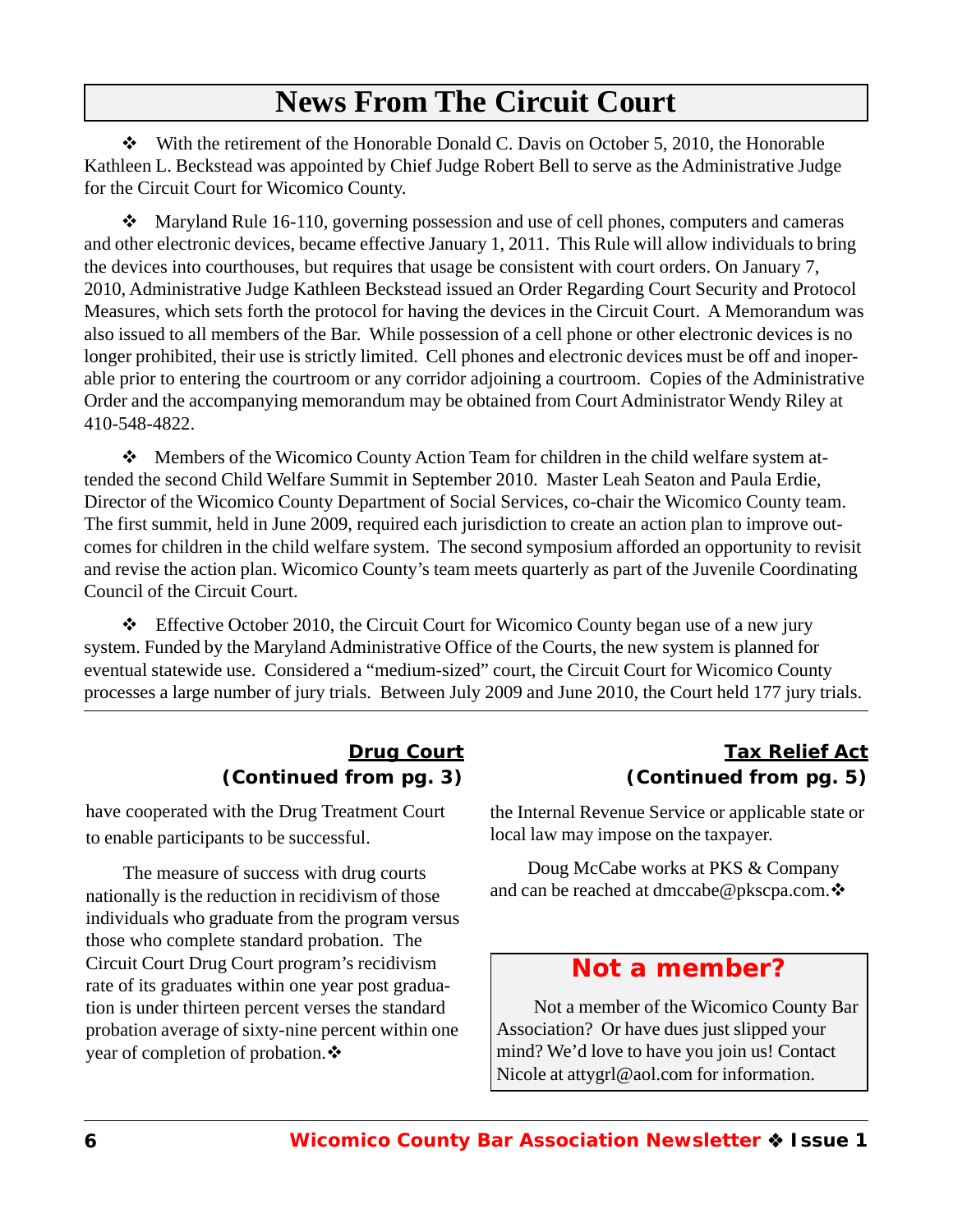## *News from the OAH Website*

 $\div$  The Office of Administrative Hearings has been working with the Motor Vehicle Administration to develop an integrated technology system that will streamline the processes for motor vehicle related hearings. The new system will provide Administrative Law Judges with the ability to have real-time access to driving records during the hearing process and will allow the hearing decision to be posted, in real time, to the individual's driving record. After piloting the project in select locations, the OAH will be implementing the system statewide.

❖ Maryland's new Foreclosure Mediation Law went into effect on July 1, 2010. The Office of Administrative Hearings will be providing mediation services for homeowners under the auspices of the new act.

More information about this and other OAH matters can be found at the OAH website, http:// www.oah.state.md.us.

## *Speakers Bureau*

To celebrate the 100th Anniversary of the Legal Aid Bureau, Inc., the Wicomico County Bar Association is joining with the Bureau to create a Speakers Bureau for the Lower Easter Shore*.*

If you are interested in joining the Speakers Bureau, please send you name, contact information and areas of law that you are qualified to speak on to Susan at sjland@akmanpc.com.

This is a wonderful opportunity for members of the Association to help the community and get in those Pro Bono hours as well.

# *What the Heck is "cadit quaestio?"*

Apparently, this Latin phrase means that a dispute or law suit has settled. Who knew? If you would prefer a less esoteric or bizarre name for this newsletter, please send your suggestions to Susan at sjland@akmanpc.com and put "Here's a name!" in the subject line.

The Board will select a new name from all submissions and the winner will receive a prize! If more than one member submits the same name, the winner will be chosen at random.

We also need a logo to be used on the newsletter and a possible new website as well. Send all submissions to Susan, with "logo" in the subject line.

Be creative, be original and help us make this the best Bar Association newsletter available! Submissions must be made by March 15, 2011.

# *Call for Articles*

Come one, come all! Submit your articles, or ideas for article, for inclusion in future newsletters. If you would like to do a regular column or be a regular contributor, we welcome you! Articles should be relevant to law or our community. We are also looking for information regarding our members, such as moves, new hires, new jobs, etc. This newsletter will be only as great as the contributions you make to it.

## *Other events to look for this year:*

**Spring**: Memorial Service **Summer**: June 8-11, 2011: MSBA Convention in Ocean City **Fall**: WCBA Blood Drive